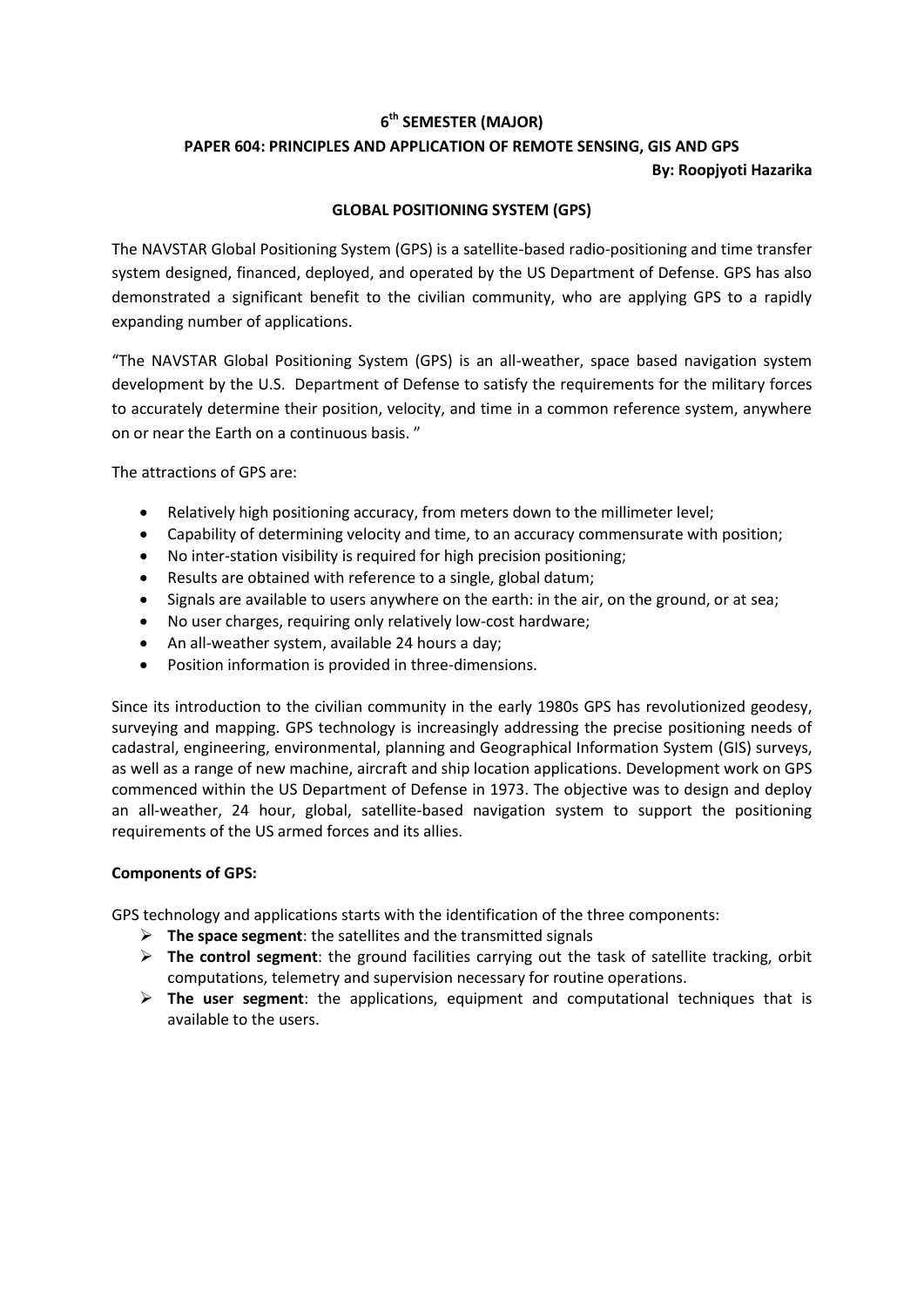

**The space segment**: The space segment consists of the constellation of spacecraft, and the signals that are broadcast by them, which allow users to determine position, velocity and time. The basic functions of the satellites are to:

- Receive and store data uploaded by the control segment
- Maintain accurate time by means of onboard atomic clocks, and
- Transmit information and signals to users on two L-band frequencies

At an altitude of approximately 20,200 km, a constellation of 24 functioning GPS satellites, located in six orbital planes inclined at about 63° to the equator, is sufficient to ensure that there will be at least four satellites visible, at any unobstructed site on the earth, at any time of the day. As the GPS satellites are in nearly circular orbits:

- Their orbital period is approximately 11 h 58 min, so that each satellite makes two revolutions in one sidereal day (the period taken for the earth to complete one rotation about its axis with respect to the stars).
- At the end of a sidereal day the satellites are again over the same location on the earth.
- Reckoned in terms of a solar day (24 h in length), the satellites are in the same position in the sky about 4 min earlier each day.



Fig: The GPS constellation 'birdcage' showing the 24 orbiting satellites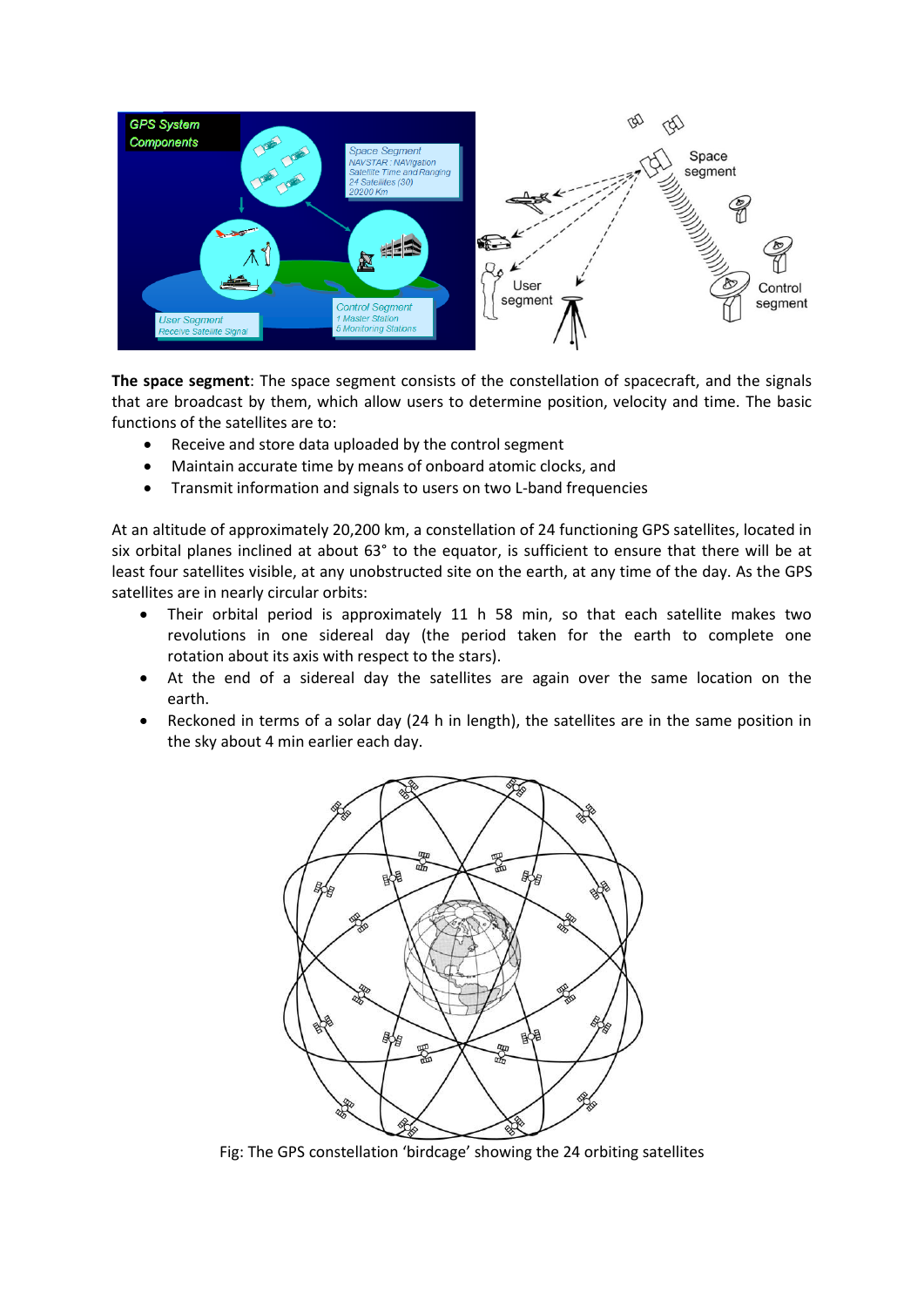Each GPS satellite transmits unique navigational signals centered on two L-band frequencies of the electromagnetic spectrum: L1 at 1575.42 MHz and L2 at 1227.60 MHz. At these two frequencies the signals are highly directional and can be reflected or blocked by solid objects. The satellite signal consists of the following components:

- Two L-band carrier waves
- Ranging codes modulated on the carrier waves
- Navigation message

The primary function of the ranging codes is to permit the signal transit time (from satellite to receiver) to be determined. The transit time when multiplied by the speed of light then gives a measure of the receiver-satellite 'range'. The navigation message contains the satellite orbit (or ephemeris) information, satellite clock error parameters, and pertinent general system information necessary for real-time navigation to be performed.



**The control segment:** The control segment consists of facilities necessary for satellite health monitoring, telemetry, tracking, command and control, and satellite orbit and clock error computations. There are currently five ground facility stations: Hawaii, Colorado Springs, Ascension Island, Diego Garcia and Kwajalein. All are operated by the US Department of Defence and perform the following functions:

- All five stations are Monitor Stations, equipped with GPS receivers to track the satellites. The resultant tracking data is sent to the Master Control Station (MCS).
- Colorado Springs is the MCS, where the tracking data are processed in order to compute the satellite ephemerides (or coordinates) and satellite clock error parameters. It is also the station that initiates all operations of the space segment, such as spacecraft maneuvering, signal encryption, satellite clock-keeping, etc.
- Three of the stations (Ascension Is., Diego Garcia, and Kwajalein) are Upload Stations through which data is telemetered to the satellites.

The computation of each satellite's ephemeris, and the determination of the each satellite's clock errors, is the most important tasks of the control segment. The first is necessary because the GPS satellites function as 'orbiting control stations' and their coordinates must be known to a relatively high accuracy, while the latter permits a significant measurement bias to be reduced.